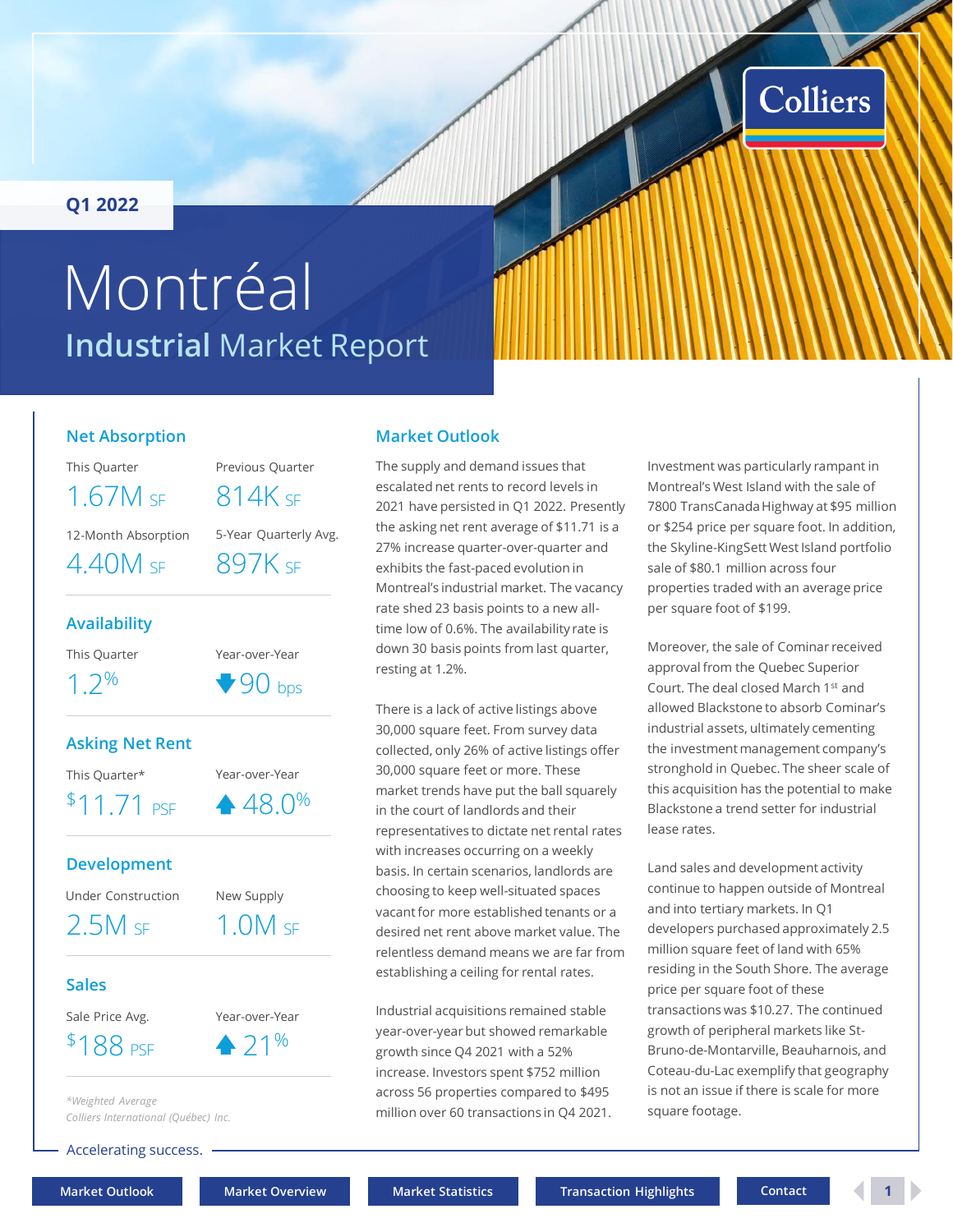# <span id="page-1-0"></span>Market Overview







*\*Weighted Average Asking Net Rent*

### **Availability Rate** By Market | Q1 2021 – Q1 2022

| West Island           | 1.1% | from 1.8% 01'21      |
|-----------------------|------|----------------------|
| Vaudreuil             | 0.5% | from 3.8% Q1'21      |
| Lachine               | 1.6% | from 4.6% Q1'21<br>₩ |
| St-Laurent            | 2.3% | from 1.9% Q1'21<br>▲ |
| Midtown               | 0.9% | from 2.5% Q1'21<br>₩ |
| Laval                 | 1.0% | from 1.4% Q1'21<br>₩ |
| North Shore           | 0.1% | from 0.5% Q1'21<br>▼ |
| <b>Fast Fnd</b>       | 1.1% | from 2.5% Q1'21<br>₩ |
| South Shore           | 0.1% | from 1.2% Q1'21      |
| <b>Montréal Total</b> | 1.2% | from 2.1% 01'21      |
|                       |      |                      |

**Historical Overview**

**East Fnd** 

**West Island** 

New Supply **Net Absorption Computer** Availability Rate **Network** Availability Rate

71,400 SF

315,000 SF



**23%**

**8%**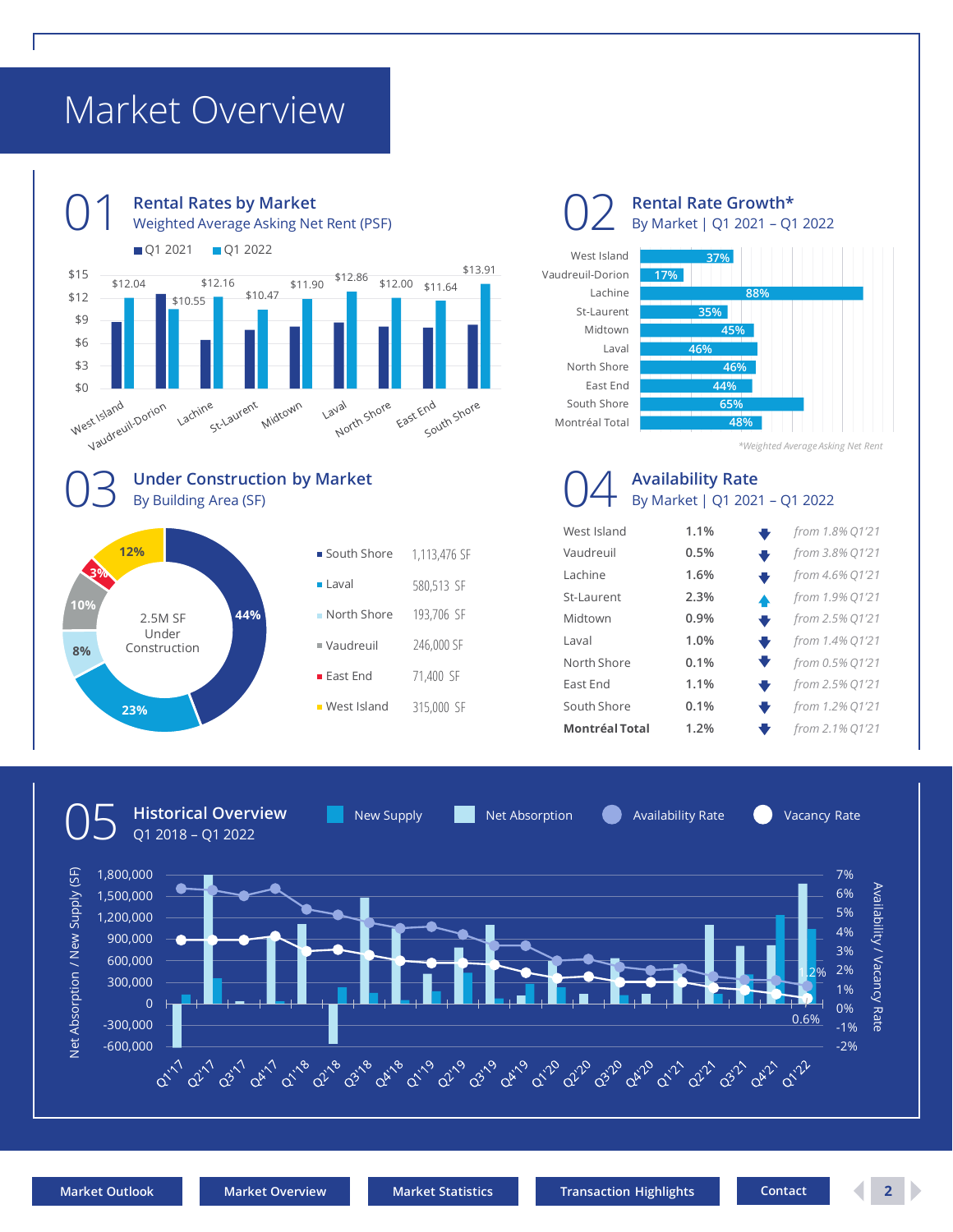# <span id="page-2-0"></span>Market Statistics

| <b>Market</b>           | <b>Total</b><br><b>Inventory</b><br>(SF) | <b>Total</b><br><b>Vacant</b><br><b>Space</b><br>(SF) | Rate | <b>Direct</b><br><b>Vacancy Available</b><br>Space<br>(SF) | <b>Sublease</b><br><b>Available</b><br>Space<br>(SF) | <b>Total</b><br><b>Available</b><br><b>Space</b><br>(SF) | <b>Availability</b><br>Rate | <b>Net</b><br><b>Absorption</b><br>(SF) | <b>New</b><br><b>Supply</b><br>(SF) | <b>Under</b><br><b>Construction Net Rent</b><br>(SF) | Wgt. Avg.<br><b>Asking</b><br>(PSF) |
|-------------------------|------------------------------------------|-------------------------------------------------------|------|------------------------------------------------------------|------------------------------------------------------|----------------------------------------------------------|-----------------------------|-----------------------------------------|-------------------------------------|------------------------------------------------------|-------------------------------------|
| <b>West Island</b>      |                                          |                                                       |      |                                                            |                                                      |                                                          |                             |                                         |                                     |                                                      |                                     |
| Baie D'Urfé             | 4,395,775                                | 33,386                                                | 0.8% | 33,386                                                     | $\mathbf 0$                                          | 257,023                                                  | 5.8%                        | $\mathbf 0$                             | $\mathbf 0$                         | $\mathbf 0$                                          | \$12.51                             |
| Ste-Anne-de-Bellevue    | 1,952,903                                | 0                                                     | 0.0% | 0                                                          | $\mathbf 0$                                          | $\mathsf 0$                                              | 0.0%                        | 0                                       | $\mathbf 0$                         | $\mathbf 0$                                          |                                     |
| Dollard-des-Ormeaux     | 1,968,083                                | 0                                                     | 0.0% | $\mathbf 0$                                                | 0                                                    | 17,579                                                   | 0.9%                        | 0                                       | $\mathbf 0$                         | $\mathbf 0$                                          | \$12.13                             |
| Dorval                  | 15,129,665                               | 17,651                                                | 0.1% | 17,651                                                     | 0                                                    | 22,251                                                   | 0.1%                        | 76,767                                  | $\mathbf 0$                         | $\mathbf 0$                                          | \$12.50                             |
| Kirkland                | 2,529,265                                | 0                                                     | 0.0% | 0                                                          | 0                                                    | $\mathsf 0$                                              | 0.0%                        | 22,300                                  | $\mathbf 0$                         | $\mathbf 0$                                          | $\sim$                              |
| Pointe-Claire           | 17,537,819                               | 158,894                                               | 0.9% | 158,894                                                    | 0                                                    | 182,012                                                  | 1.0%                        | 339,057                                 | 325,000                             | 315,000                                              | \$12.49                             |
| <b>Total</b>            | 43,513,510                               | 209,931                                               | 0.5% | 209,931                                                    | $\mathbf{0}$                                         | 478,865                                                  | 1.1%                        | 438,124                                 | 325,000                             | 315,000                                              | \$12.49                             |
| <b>Vaudreuil-Dorion</b> |                                          |                                                       |      |                                                            |                                                      |                                                          |                             |                                         |                                     |                                                      |                                     |
| <b>Total</b>            | 4,066,640                                | 21,017                                                | 0.5% | 16,225                                                     | 4,792                                                | 16,225                                                   | 0.5%                        | 184,530                                 | 132,000                             | 246,000                                              | \$10.55                             |
| Lachine                 |                                          |                                                       |      |                                                            |                                                      |                                                          |                             |                                         |                                     |                                                      |                                     |
| <b>Total</b>            | 20,925,962                               | 188.690                                               | 0.9% | 188,690                                                    | $\mathbf{0}$                                         | 328,009                                                  | 1.6%                        | 240,434                                 | $\mathbf{0}$                        | $\mathbf{0}$                                         | \$12.16                             |
| <b>St-Laurent</b>       |                                          |                                                       |      |                                                            |                                                      |                                                          |                             |                                         |                                     |                                                      |                                     |
| <b>Total</b>            | 58,091,201                               | 387,689                                               | 0.7% | 377,642                                                    | 10,047                                               | 1,350,699                                                | 2.3%                        | 21.079                                  | $\mathbf{0}$                        | $\mathbf{0}$                                         | \$10.47                             |
| <b>Midtown</b>          |                                          |                                                       |      |                                                            |                                                      |                                                          |                             |                                         |                                     |                                                      |                                     |
| LaSalle                 | 10,123,755                               | 157,207                                               | 1.6% | 157,207                                                    | $\mathbf 0$                                          | 365,244                                                  | 3.6%                        | 35,000                                  | $\mathbf 0$                         | $\mathbf 0$                                          | \$11.33                             |
| Montréal                | 70,797,501                               | 274,183                                               | 0.4% | 189,799                                                    | 84,384                                               | 271,722                                                  | 0.5%                        | 450,728                                 | $\mathbf 0$                         | $\mathbf 0$                                          | \$12.08                             |
| Mont-Royal              | 9,623,598                                | 62,959                                                | 0.7% | 62,959                                                     | 0                                                    | 78,302                                                   | 0.8%                        | $-1,521$                                | $\mathbf 0$                         | $\mathbf 0$                                          | \$13.92                             |
| <b>Total</b>            | 90,544,854                               | 494,349                                               | 0.5% | 409,965                                                    | 84,384                                               | 715,268                                                  | 0.9%                        | 484,207                                 | $\mathbf{0}$                        | $\mathbf{0}$                                         | \$11.90                             |
| Laval                   |                                          |                                                       |      |                                                            |                                                      |                                                          |                             |                                         |                                     |                                                      |                                     |
| <b>Total</b>            | 35,472,166                               | 143,372                                               | 0.4% | 143,372                                                    | $\bf{0}$                                             | 341,560                                                  | 1.0%                        | 44,181                                  | $\mathbf 0$                         | 580,513                                              | \$12.86                             |
| <b>North Shore</b>      |                                          |                                                       |      |                                                            |                                                      |                                                          |                             |                                         |                                     |                                                      |                                     |
| <b>Total</b>            | 25,968,610                               | 14,933                                                | 0.1% | 6,385                                                      | 8,548                                                | 6,385                                                    | 0.1%                        | 16,071                                  | 19,706                              | 193,706                                              | \$12.00                             |
|                         |                                          |                                                       |      |                                                            |                                                      |                                                          |                             |                                         |                                     |                                                      |                                     |
| <b>East End</b>         | 16,914,666                               | 207,141                                               | 1.2% | 207,141                                                    |                                                      | 236,754                                                  | 1.5%                        | $-84,783$                               |                                     |                                                      | \$13.13                             |
| Anjou<br>Montréal-East  | 14,081,075                               | 16,500                                                | 0.1% | 16,500                                                     | 20,500<br>$\mathbf 0$                                | 16,500                                                   | 0.1%                        | 323,639                                 | 100,000                             | $\mathbf 0$                                          | \$10.00                             |
| St-Leonard              | 10,892,034                               | 132,149                                               | 1.2% | 132,149                                                    | $\mathbf 0$                                          | 202,658                                                  | 1.9%                        | 0                                       | 276,154<br>$\mathsf{O}\xspace$      | 714,000<br>$\mathsf{O}\xspace$                       | \$10.04                             |
| <b>Total</b>            | 41,887,775                               | 355,790                                               | 0.8% | 355,790                                                    | 20,500                                               | 455,912                                                  | 1.1%                        | 238,856                                 | 376,154                             | 714,000                                              | \$11.64                             |
| <b>South Shore</b>      |                                          |                                                       |      |                                                            |                                                      |                                                          |                             |                                         |                                     |                                                      |                                     |
| St-Hubert               | 6,107,122                                | 4,460                                                 | 0.1% | 4,460                                                      | $\mathsf{O}\xspace$                                  | 90,167                                                   | 1.5%                        | 10,540                                  | $\mathsf{O}\xspace$                 |                                                      | \$13.85                             |
| Longueuil               | 10,632,053                               | 38,799                                                | 0.4% | 22,822                                                     | 15,977                                               | 121,317                                                  | 1.3%                        | 186,918                                 | 188,000                             | 850,000                                              | \$13.50                             |
| Boucherville*           | 15,754,206                               | 91,415                                                | 0.6% | 91,415                                                     | 0                                                    | 124,395                                                  | 0.8%                        | -11,696                                 | $\mathbf 0$                         | 263,476                                              | \$11.35                             |
| <b>Brossard</b>         | 3,411,741                                | 3,945                                                 | 0.1% | 3,945                                                      | $\mathsf{O}\xspace$                                  | 54,170                                                   | 1.6%                        | 10,087                                  | $\mathbf 0$                         | $\mathbf 0$<br>$\mathbf 0$                           | \$14.50                             |
| <b>Total</b>            | 35,905,122                               | 138,619                                               | 0.4% | 122,642                                                    | 15,977                                               | 390,049                                                  | 1.1%                        | 195,849                                 | 188,000                             | 1,113,476                                            | \$13.91                             |
| <b>Montréal Total</b>   | 356,375,840 1,954,390                    |                                                       | 0.6% | 1,830,642                                                  | 144,248                                              | 4,082,972                                                | 1.2%                        | 1,863,331                               | 1,040,860                           | 2,520,095                                            | \$11.71                             |
|                         |                                          |                                                       |      |                                                            |                                                      |                                                          |                             |                                         |                                     |                                                      |                                     |

*\*Inventory includes buildings in rezoned area*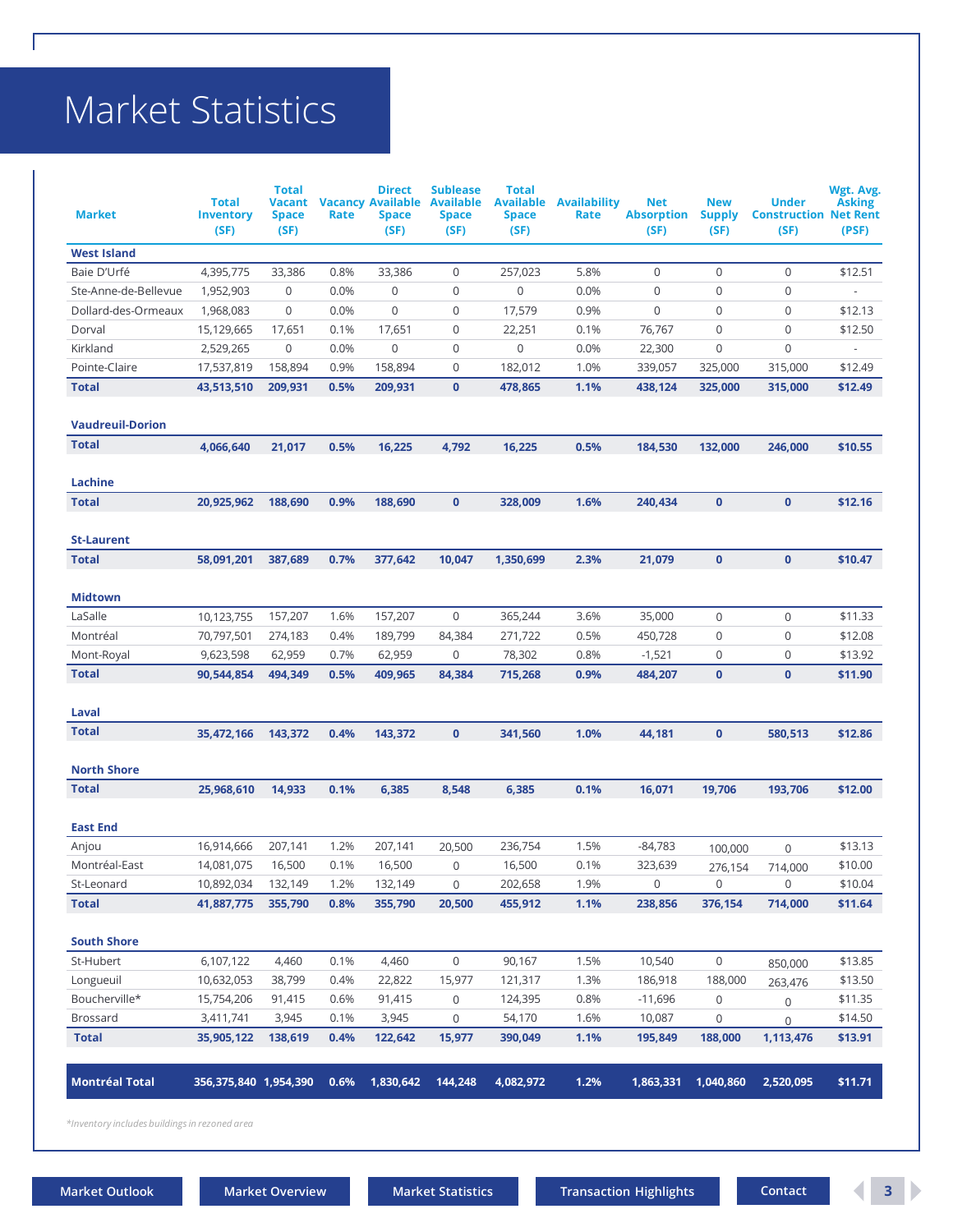# <span id="page-3-0"></span>Transaction Highlights

#### **Notable Lease Transactions**

| Tenant             | <b>Building Name / Address</b> | <b>Market</b>                              | <b>Lease Type</b> | Size (SF) |
|--------------------|--------------------------------|--------------------------------------------|-------------------|-----------|
| Nespresso Canada   | 151 Reverchon Avenue           | Pointe-Claire                              | New Lease         | 326,125   |
| Drakkar Logistique | 8000 Blaise-Pascal Avenue      | Rivière-des-Prairies - Pointe-aux-Trembles | New Lease         | 206,345   |
| Dsquare            | 1670 Notre-Dame Street East    | Ville-Marie                                | New Lease         | 201,725   |
| CP Camionnage      | 401 Marie-Curie Street         | Vaudreuil-Dorion                           | New Lease         | 132.000   |
| Coca Cola          | 4875 Fairway Street            | Lachine                                    | Renewal           | 95,530    |
| Airbus             | 12540 Henri-Fabre Boulevard    | Mirabel                                    | New Lease         | 54,000    |

#### **Notable Sales Transactions**

| <b>Building Name / Address</b>            | <b>Market</b>  | Size (SF) | <b>Sale Price</b> | <b>Purchaser</b>             | <b>Purchaser Profile</b> |  |
|-------------------------------------------|----------------|-----------|-------------------|------------------------------|--------------------------|--|
| 7800 Transcanada Highway                  | Pointe-Claire  | 376,000   | \$95,661,5000     | Summit II REIT               | Public Investor          |  |
| 1580 Eiffel Street                        | Boucherville   | 186.278   | \$58,500,000      | Montez Corporation           | Private Investor         |  |
| 8550 Montview Road                        | Mont-Royal     | 234.093   | \$42,000,000      | Brasswater                   | Private Investor         |  |
| 24-30 Sicard Place                        | Sainte-Therese | 186.900   | \$40,000,000      | Mini Mall Storage Properties | Private Investor         |  |
| 2525 Jean-Baptiste-Deschamps<br>Boulevard | Lachine        | 252.850   | \$37,000,000      | Sun Life                     | Institution              |  |
| Complexe Dalfen                           | Saint-Laurent  | 152.187   | \$30,750,000      | Triovest                     | Private Investor         |  |

# **Sales Transactions and Volume**

Q1 2020 – Q1 2022



### **Asking Rental Rates\***

Weighted Average Asking Net Rent (PSF) | Q1 2016 – Q1 2022





By Clear Height (PSF)